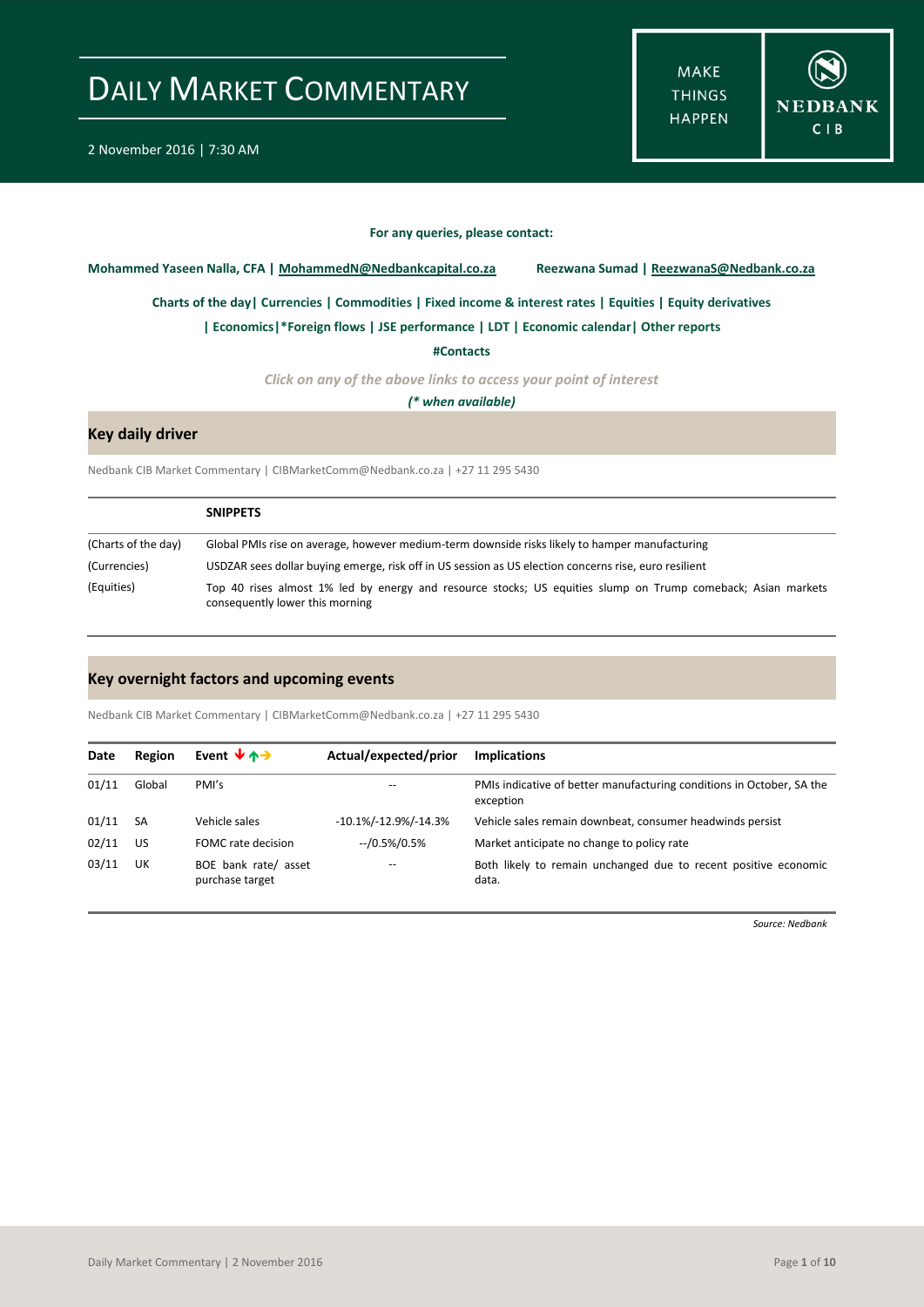

### <span id="page-1-0"></span>**Charts of the day** [back to top](#page-0-0) **back to top**

Nedbank CIB Market Commentary | CIBMarketComm@Nedbank.co.za | +27 11 295 5430

- **The Chinese manufacturing PMI surged to 51.2** index points in October, from 50.4 previously, beating forecasts of 50.3. Output, new orders, inventories, employment, purchases and input prices were higher in October, providing a boost to the PMI. The services PMI also rose, which may indicate better economic conditions over the quarter.
- **Japanese PMI surged to 51.4 in October**, from 50.4 in September, below the previous estimate of 51.7. Both orders and output were supported by a weaker yen in October, even while local demand still remains very weak.
- **UK PMI fell to 54.3 in October**, from 55.5 previously, worse than forecasts of 54.5. Despite the recent decline in the PMI on the back of lower new orders, the PMI remains well above 50 index points (separates expansion from contraction) supported by a weaker exchange rate. Downside risks remain on the horizon – consumer spending and business activity is likely to slow as we head closer towards a Brexit finalisation. Uncertainty surrounding the Brexit may also hamper exports going forward.
- **The Eurozone PMI to be released today** consensus is for an uptick to 53.3 index points, from 52.6 in September, reflecting continued expansion in the manufacturing sector, partly due to a weaker euro in October.
- **US ISM manufacturing index rose to 51.9 in October**, from 51.5 previously, better than forecasts of 51.7. Prices, production, deliveries, employment, export orders and imports ticked higher. New orders fell sharply, but remained above 50. The YTD average is 51 index points, from 51.3 in the same period last year. Overall manufacturing activity has been kept upbeat by consumer activity; however, a stronger USD over the medium term may hamper exports.
- **The SA Barclays manufacturing PMI slumped to 45.9** points in October, from 48.5 previously, to an 8-month low. Among the subcomponents, 4 out of the 5 major subcomponents declined, with only supplier deliveries rising. Various political headlines, social unrest, the risk of a downgrade, and the subdued local demand environment would have hampered manufacturer's sentiment in October. Subdued demand is reflected in the leading indicator which has fallen back below 1, indicating inventories remain high relative to sales. Sharply lower business activity and new sales orders may mean subdued manufacturing sector activity in coming months.
- **SA new vehicle sales slumped 10.1% y/y in October**, from -14.3% in September, better than consensus of -12.9%.New vehicle sales declined across the board as local consumers are unwilling to spend in the rising interest rate environment. Exports however, surged 10.8% y/y, after the 6.5% decline in September, due to light and heavy commercial vehicle exports.

**Global manufacturing conditions have firmed recently, albeit marginally. Downside risks remain on the horizon in the form of a Brexit, geopolitical tensions, central bank action, a slowdown in China and depressed demand locally. In contrast, weaker currencies (against the USD) may support export activity in some regions in the near term. Global monetary policies are likely to remain loose in aggregate, with a possible extension the ECB's QE programme, further rate cut from the BOE, and a very shallow hiking cycle by the Fed, combined with further stimulus efforts in Asia.**

# **SA PMI reflects worsening manufacturing conditions** SA Manufacturing PMI vs. Manufacturing production lanufacturing Production y/y% (LHS) lanufacturing PMI (RHS)



*Source: Bloomberg, Nedbank*

*Source: Bloomberg, Nedbank*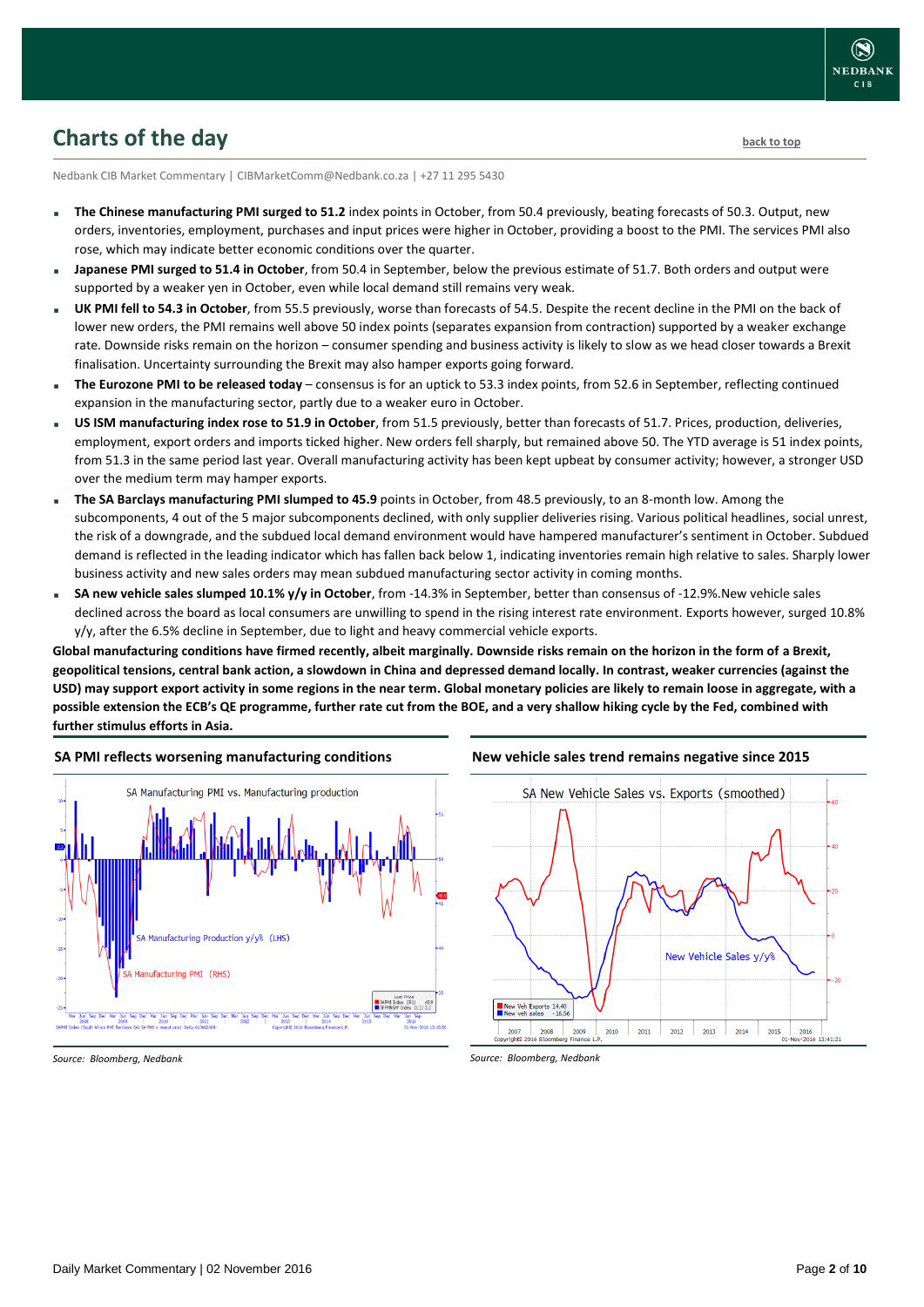

**Global PMIs rise on average, however medium-term downside risks likely to hamper manufacturing**

*Source: Bloomberg, Nedbank*

### <span id="page-2-0"></span>**Economic calendar [back to top](#page-0-0) back to top**

Nedbank CIB Market Commentary | CIBMarketComm@Nedbank.co.za | +27 11 295 5430

| <b>Time</b> | Country Event |                                      | Period | <b>Survey</b>            | Actual            | Prior     | <b>Revised</b>           |
|-------------|---------------|--------------------------------------|--------|--------------------------|-------------------|-----------|--------------------------|
| 01-Nov      |               |                                      |        |                          |                   |           |                          |
| 02:30       | JN            | Nikkei Japan PMI Mfg                 | Oct F  | $\overline{\phantom{a}}$ | 51.4              | 51.7      | --                       |
| 03:00       | <b>CH</b>     | <b>Manufacturing PMI</b>             | Oct    | 50.3                     | 51.2              | 50.4      |                          |
| 03:00       | <b>CH</b>     | Non-manufacturing PMI                | Oct    | $\overline{a}$           | 54                | 53.7      | $\overline{\phantom{a}}$ |
| 11:00       | <b>SA</b>     | <b>Barclays Manufacturing PMI</b>    | Oct    | $\overline{\phantom{m}}$ | 45.9              | 49.5      | 48.5                     |
| 11:30       | UK            | Markit UK PMI Manufacturing SA       | Oct    | 54.4                     | 54.3              | 55.4      | 55.5                     |
| 15:45       | US            | Markit US Manufacturing PMI          | Oct F  | 53.2                     | 53.4              | 53.2      | $\qquad \qquad -$        |
| 16:00       | US            | <b>ISM Manufacturing</b>             | Oct    | 51.7                     | 51.9              | 51.5      | $\qquad \qquad -$        |
|             | JN            | <b>BOJ Monetary Policy Statement</b> |        |                          |                   |           |                          |
|             | SA            | Naamsa Vehicle Sales YoY             | Oct    | $-12.90%$                | $-10.10%$         | $-14.30%$ | $\overline{\phantom{a}}$ |
|             | JN            | <b>BOJ Policy Rate</b>               | 01-Nov | $-0.10%$                 | $-0.10%$          | $-0.10%$  | $\overline{a}$           |
| 02-Nov      |               |                                      |        |                          |                   |           |                          |
| 01:50       | JN            | Monetary Base YoY                    | Oct    | $\overline{\phantom{m}}$ | --                | 22.70%    | $-$                      |
| 10:55       | <b>GE</b>     | Unemployment Claims Rate SA          | Oct    | 6.10%                    | $\qquad \qquad -$ | 6.10%     | $\qquad \qquad -$        |
| 10:55       | GE            | Markit/BME Germany Manufacturing PMI | Oct F  | 55.1                     | $\qquad \qquad -$ | 55.1      | $\qquad \qquad -$        |
| 11:00       | EC            | Markit Eurozone Manufacturing PMI    | Oct F  | 53.3                     | $\qquad \qquad -$ | 53.3      | $\qquad \qquad -$        |
| 13:00       | US            | <b>MBA Mortgage Applications</b>     | 28-Oct | $\overline{\phantom{a}}$ | $\qquad \qquad -$ | $-4.10%$  | $\qquad \qquad -$        |
| 14:15       | US            | <b>ADP Employment Change</b>         | Oct    | 170k                     | $\qquad \qquad -$ | 154k      | $\overline{\phantom{a}}$ |
| 15:45       | US.           | <b>ISM New York</b>                  | Oct    | --                       | $\qquad \qquad -$ | 49.6      | $\qquad \qquad -$        |
| 20:00       | US            | FOMC Rate Decision (Upper Bound)     | 02-Nov | 0.50%                    | --                | 0.50%     |                          |
| 20:00       | US            | FOMC Rate Decision (Lower Bound)     | 02-Nov | 0.25%                    |                   | 0.25%     |                          |
|             |               |                                      |        |                          |                   |           |                          |

Source: Bloomberg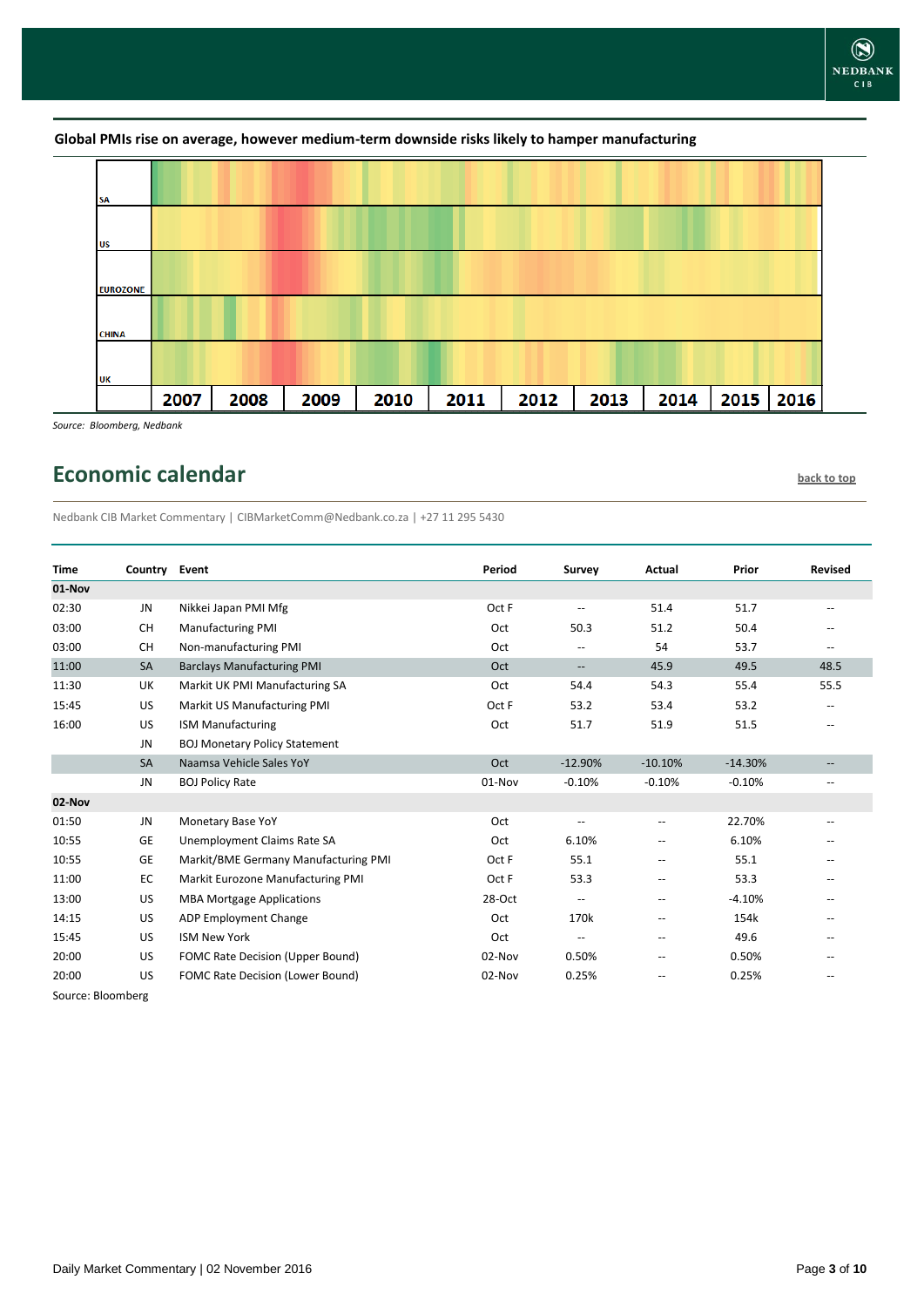### <span id="page-3-0"></span>**Currencies [back to top](#page-0-0)**

Business Banking FX | +27 11 535 4003 | Corporate FX | +2711 535 4002 | Institutional FX | +2711 535 4005

- The rand opened trading marginally below the 13.5000 pivot. Although it did make an attempt on the downside, the much improved levels provided the catalyst for dollar buyers to emerge. Locals took advantage of the improvement in the crosses, which put a base on the move to the downside. Late in what ultimately proved to be a quiet session, a poll from the U.S which put Trump ahead in the election race and saw emerging markets come under pressure and the local unit close at 13.5850.
- This morning emerging markets and risk assets generally are on the back foot with the rand having touched 13.6750 in the Far East session thus far. It is currently trading at 13.6200, EURZAR is trading at 15.0740 and GBPZAR at 16.6700.
- International markets have thus far been resilient. EURUSD managing to trade above the 1.1000 pivot on the day, this morning currently trading at 1.1068. Gold has also benefitted from the prevailing risk off sentiment, some 10 dollars firmer from the open by the time of the local close last night, this morning currently trading at 1293.00.
- Data releases scheduled for today, locally nothing , from Europe we have manufacturing PMI releases for Italy, France, Germany and the Eurozone as well as German unemployment . From the U.S mortgage applications, ADP employment, ISM data for NY and the release of the FOMC, no changes expected. While the politically motivated court hearings continue to dominate local events, on a technical front the rand continues to trade positively. No changes expected from the FOMC and focus on the NFP release on Friday and the U.S elections next week.

|                                                                        |                   | $\sqrt{2}$          | $\Delta_0$             | $\%$ $\Delta$          | <b>Month</b>          |                     |
|------------------------------------------------------------------------|-------------------|---------------------|------------------------|------------------------|-----------------------|---------------------|
| <b>Majors</b>                                                          | Last price        | $-1d$               | <b>MTD</b>             | <b>YTD</b>             | trend                 | <b>USD</b> trend    |
| <b>GBPUSD</b>                                                          | 1.22              | 0.07                | 0.15                   | $-16.89$               | ⇑                     | USD weakness        |
| <b>EURUSD</b>                                                          | 1.11              | 0.15                | 1.00                   | 1.91                   | ⇑                     | USD weakness        |
| <b>USDJPY</b>                                                          | 103.70            | $-0.48$             | $-1.23$                | $-13.73$               | ⊕                     | USD weakness        |
| <b>USDAUD</b>                                                          | 1.31              | 0.18                | $-0.30$                | $-4.44$                | Ф                     | USD weakness        |
| <b>Rand crosses</b>                                                    | <b>Last price</b> | $% \Delta$<br>$-1d$ | %Д<br><b>MTD</b>       | $\Delta$<br><b>YTD</b> | <b>Month</b><br>trend | <b>ZAR</b> trend    |
| <b>USDZAR</b>                                                          | 13.62             | $-0.32$             | 0.88                   | $-12.04$               | ⇑                     | ZAR weakness        |
| GBPZAR                                                                 | 16.68             | $-0.24$             | 1.01                   | $-26.89$               | ⇑                     | ZAR weakness        |
| <b>FURZAR</b>                                                          | 15.08             | $-0.16$             | 1.90                   | $-10.36$               | ⇑                     | ZAR weakness        |
| <b>AUDZAR</b>                                                          | 10.39             | $-0.49$             | 1.18                   | $-7.93$                | ♠                     | ZAR weakness        |
| ZARJPY                                                                 | 7.61              | $-0.20$             | $-2.12$                | $-1.97$                | Ф                     | ZAR weakness        |
| <b>African FX</b>                                                      | <b>Last price</b> | $% \Delta$<br>$-1d$ | $\Delta$<br><b>MTD</b> | $\Delta$<br><b>YTD</b> | <b>Month</b><br>trend | <b>ZAR</b> trend    |
| ZARMWK (Malaw ian kw acha)                                             | 52.86             | 0.24                | $-0.87$                | 22.53                  | ⊕                     | ZAR weakness        |
| ZARBWP (Botsw ana pula)                                                | 0.77              | $-0.28$             | $-0.82$                | 6.12                   | ⊕                     | ZAR weakness        |
|                                                                        |                   |                     |                        |                        |                       |                     |
| ZARKES (Kenyan shilling)                                               | 7.45              | 0.31                | $-0.82$                | 12.78                  | ⊕                     | ZAR weakness        |
| ZARMUR (Mauritian rupee)                                               | 2.64              | 0.36                | $-0.68$                | 13.72                  | ⊕                     | ZAR weakness        |
| ZARNGN (Nigerian naira)                                                | 23.24             | 0.65                | 2.79                   | 80.53                  | ⇑                     | ZAR strength        |
| ZARGHS (Ghanian cedi)                                                  | 0.29              | 0.58                | $-0.75$                | 19.06                  | ⊕                     | <b>ZAR</b> weakness |
| ZARZMW (Zambian kw acha)                                               | 0.72              | 0.31                | 0.79                   | 0.84                   | ⇑                     | ZAR strength        |
| ZARMZN (Mozambican metical)                                            | 5.68              | 0.30                | $-0.48$                | 83.23                  | ⊕                     | ZAR weakness        |
| Correspondent Characteristics Canada And Character Character Character | <b>Time</b>       |                     | 2010/14/02 07:21       |                        |                       |                     |

Possible trading range in the rand today 13.4800 to 13.7800

*\*Please note that the sign on the % change reflects the change on the headline number. The narrative indicates the trend direction over the month. For trade in any of these currencies, contact our FX dealing desks*



### **USDZAR**

*Source: Bloomberg, Nedbank*



#### **EUR/USD**

*Source: Bloomberg, Nedbank*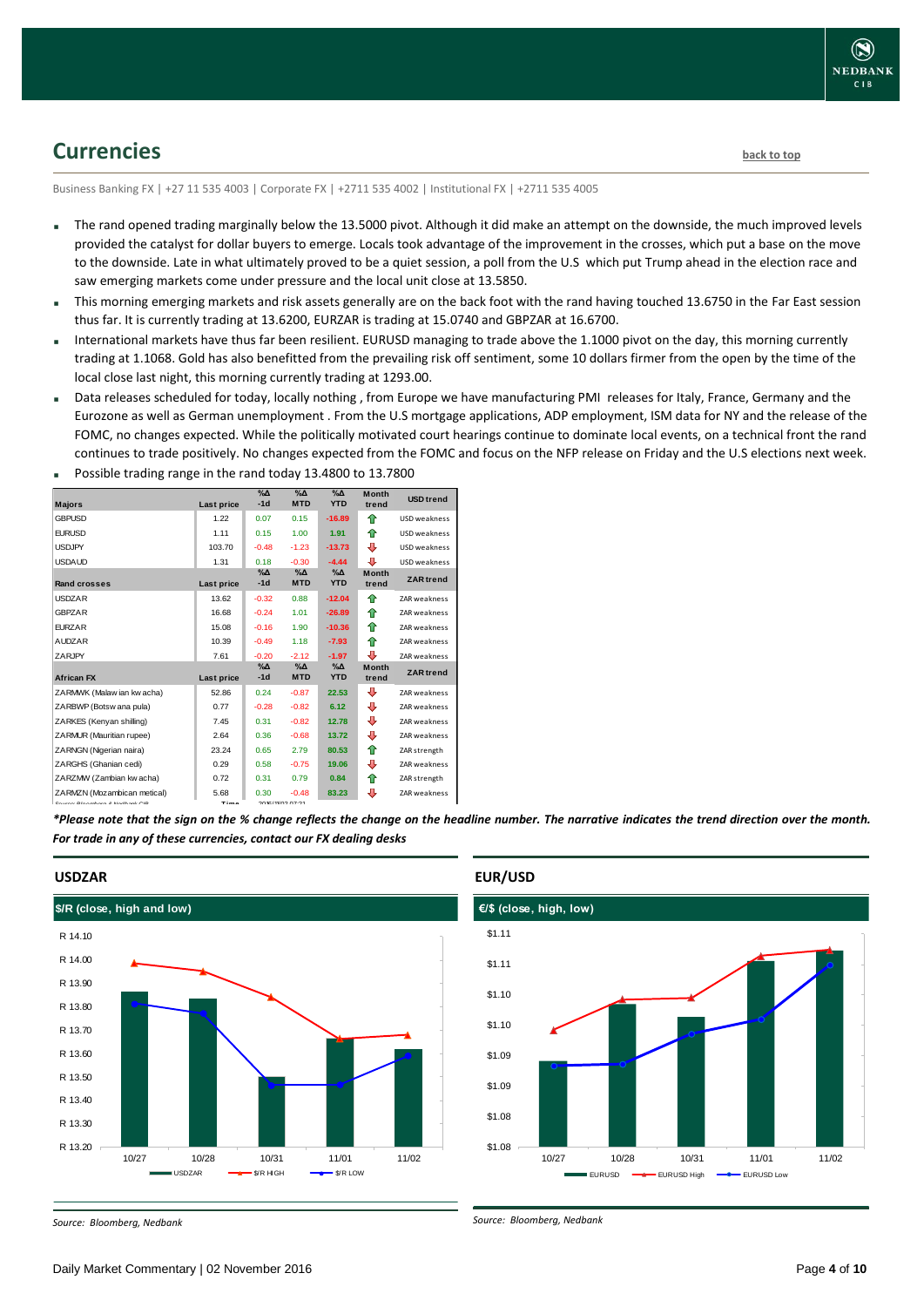### <span id="page-4-0"></span>**Commodities [back to top](#page-0-0)**

Nedbank CIB Market Commentary | CIBMarketComm@Nedbank.co.za | +27 11 295 5430| +27 11 535 4038

- Brent crude fell further away from the \$50/bbl. mark yesterday, trading close to a one-month low on the back of uncertainty in the oil market over OPEC production cuts. Market also awaits EIA inventory data out later today, which may show a further expansion in US crude stockpiles.
- Gold bullion rose throughout yesterday's session and has pushed to above \$1292/oz. on the back of a resumption in safe haven demand following a poll which showed that Donald Trump is now ahead of Hillary Clinton in the US election race. This is overshadowing the risks of a stronger dollar from a potential Fed hike in December and remains the key driving force spurring investor demand.

| <b>Commodities</b>              | Last price | $\% \Delta$<br>$-1d$ | %Δ<br><b>MTD</b> | $\% \Delta$<br><b>YTD</b> | <b>Month</b><br>trend |
|---------------------------------|------------|----------------------|------------------|---------------------------|-----------------------|
| Brent near future (\$)          | 47.85      | $-0.60$              | $-0.93$          | 28.35                     | J                     |
| WTI crude (\$)                  | 46.30      | $-0.79$              | $-1.20$          | 25.00                     | J                     |
| Gold spot (\$)                  | 1 292.78   | 0.32                 | 1.49             | 21.71                     |                       |
| Platinum spot (\$)              | 989.30     | $-0.39$              | 1.34             | 10.71                     | ⇑                     |
| SA w hite maize spot (R)        | 3653.00    | $-2.66$              | $-2.66$          | $-21.63$                  | л                     |
| Source: Bloomberg & Nedbank CIB | Time       |                      | 2016/11/02 07:21 |                           |                       |

### **Platinum vs Gold Platinum vs. Gold**



**Brent Crude vs West Texas Intermediate Brent Crude vs West Texas Intermediate** 



*Source: Bloomberg*

*Source: Bloomberg*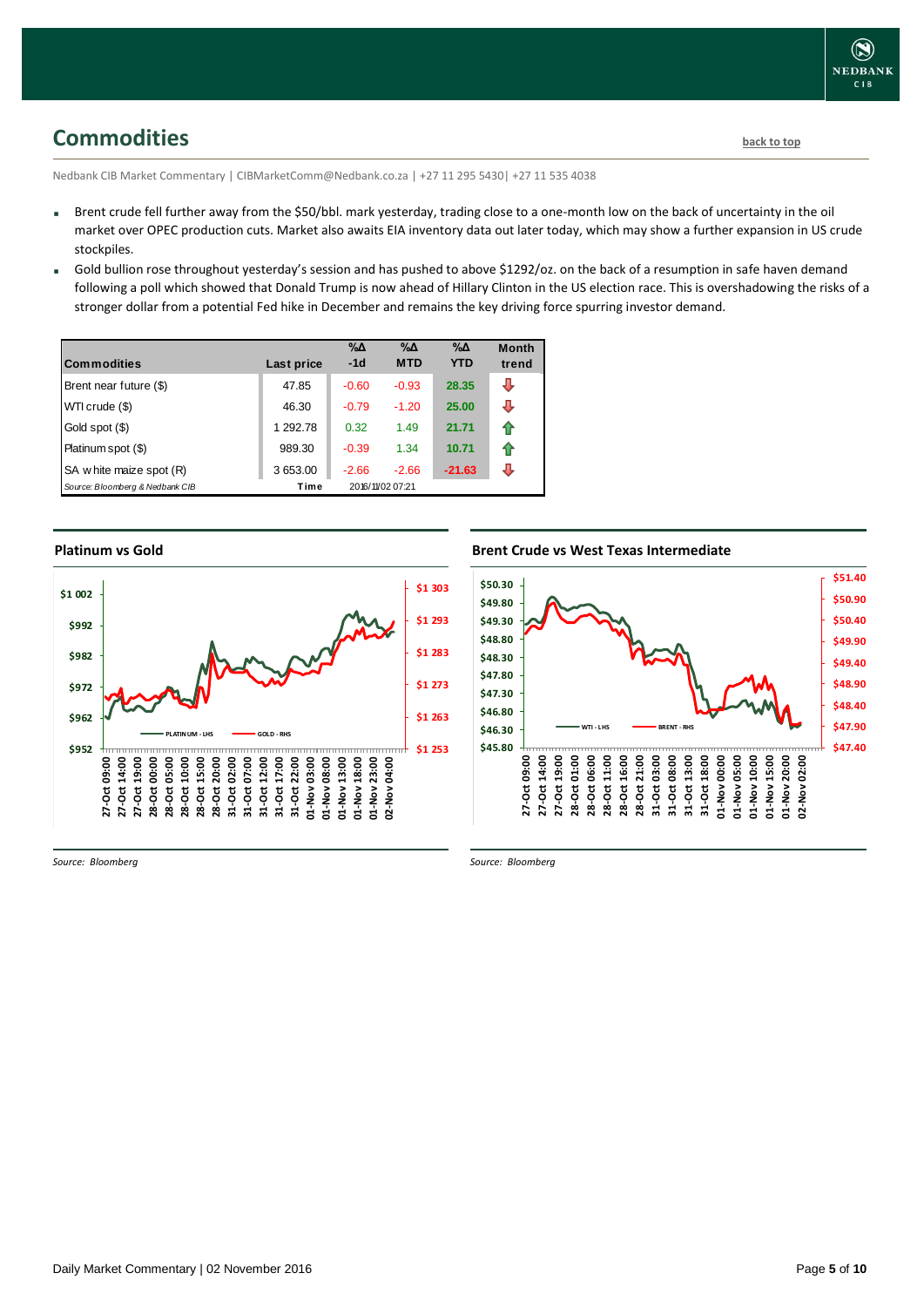### <span id="page-5-0"></span>**Fixed income and interest rates back to the line of the set of the set of the set of the set of the set of the set of the set of the set of the set of the set of the set of the set of the set of the set of the set of th**

Bond flow sales |+2711 535 4021 | Corporate Money Markets | +2711 535 4007 | Business Bank Money Markets | +2711 535 4006

|                                 |            | Δ              | Δ                | Δ<br><b>YTD</b> | <b>Month</b> |
|---------------------------------|------------|----------------|------------------|-----------------|--------------|
| <b>Bonds</b>                    | Last price | 1 <sub>d</sub> | <b>MTD</b>       |                 | trend        |
|                                 | %          | bps            | bps              | bps             |              |
| R203-0.9 yrs                    | 7.74       | 14.12          | 20.92            | $-78.68$        | ⇑            |
| R208-4.4 yrs                    | 8.20       | 0.70           | 6.90             | $-121.40$       | 合            |
| R186-10.1 yrs                   | 8.76       | 0.50           | 5.70             | $-100.70$       | ⇮            |
| R2048-31.3 yrs                  | 9.44       | 0.30           | 6.50             | $-96.50$        | ⇮            |
| <b>US 10 yr</b>                 | 1.81       | $-1.48$        | $-1.28$          | $-45.68$        | ⊕            |
| <b>UK 10 yr</b>                 | 1.28       | 2.89           | 2.89             | $-34.64$        | ⇑            |
| German 10 yr                    | 0.18       | 9.82           | 9.82             | $-71.54$        | ⇮            |
| Japan 10 yr                     | $-0.06$    | 28.26          | 22.92            | $-122.26$       | 全            |
|                                 |            | Δ              | Δ                | Δ               | <b>Month</b> |
| <b>Money Market</b>             | Last price | 1 <sub>d</sub> | <b>MTD</b>       | <b>YTD</b>      | trend        |
|                                 | ℅          | bps            | bps              | bps             |              |
| SA repo rate                    | 7.00       | 0.00           | 0.00             | 75.00           | ⇛            |
| SA prime rate                   | 10.50      | 0.00           | 0.00             | 75.00           |              |
| SA CPI (MTD = previous month)   | 6.10       |                | 20.00            |                 | ⇑            |
| SA 3m JIBAR                     | 7.36       | 0.00           | 0.00             | 73.30           |              |
| SA 3m NCD                       | 7.33       | 0.00           | 0.00             | 72.50           |              |
| SA 6m NCD                       | 7.93       | 0.00           | 0.00             | 41.25           |              |
| SA 12m NCD                      | 8.43       | 0.00           | 0.00             | $-1.25$         |              |
| US 3m LIBOR                     | 0.88       | $-0.17$        | 0.00             | 27.16           |              |
| UK 3m LIBOR                     | 0.40       | $-0.11$        | 0.00             | $-18.66$        |              |
| Japan 3m LIBOR                  | $-0.05$    | $-1.37$        | 0.00             | $-11.64$        |              |
| Source: Bloomberg & Nedbank CIB | Time       |                | 2016/11/02 07:21 |                 |              |

| Month<br>trend |                                  | Last price    | Δ<br>1 <sub>d</sub> | Δ<br><b>MTD</b> | Δ<br><b>YTD</b> | <b>Month</b><br>trend |
|----------------|----------------------------------|---------------|---------------------|-----------------|-----------------|-----------------------|
|                | <b>FRAs and Swaps</b>            | $\%$          | bps                 | bps             | bps             |                       |
| ⇮              | 3X6 FRA                          | 7.42          | 1.00                | 1.00            | 0.50            | ⇑                     |
| ✿              | 6X9 FRA                          | 7.51          | 7.00                | 7.00            | $-26.50$        | ⇮                     |
| ⇮              | 9X12 FRA                         | 7.48          | 0.00                | 2.00            | $-77.00$        | 合                     |
| 合              | 18X21 FRA                        | 7.52          | $-1.00$             | 2.00            | $-149.00$       | 合                     |
| ⊕              | SA 2yr Sw ap                     | 7.47          | 0.55                | 1.95            | $-68.15$        | 合                     |
| ⇮              | SA 3yr Swap                      | 7.55          | 0.80                | 2.20            | $-99.70$        | 合                     |
| 合              | SA 5yr Swap                      | 7.76          | 0.50                | 3.00            | $-123.50$       | ⇑                     |
| 合              | SA 10yr Swap                     | 8.17          | 1.00                | 3.50            | $-129.50$       | 合                     |
| Month          | SA 15yr Swap                     | 8.24          | 0.10                | 2.25            | $-141.35$       | ♠                     |
|                |                                  |               |                     |                 |                 |                       |
| trend          |                                  |               | Δ                   | Δ               | Δ               | <b>Month</b>          |
|                | <b>Spreads</b>                   | Last price    | 1 <sub>d</sub>      | <b>MTD</b>      | <b>YTD</b>      | trend                 |
|                |                                  | $\frac{9}{6}$ | bps                 | bps             | bps             |                       |
| ⇛<br>⇛         | 2v10v                            | $-0.70$       | $-0.45$             | $-1.55$         | 61.35           | ⊕                     |
| ⇑              | 3v10v                            | $-0.62$       | $-0.20$             | $-1.30$         | 29.80           | ⊕                     |
| ⇛              | R186-R203                        | 1.15          | $-13.62$            | $-15.22$        | $-22.02$        | ⊕                     |
| ⇛              | R2048-R186                       | 0.68          | $-0.20$             | 0.80            | 4.20            | 合                     |
|                | 5y-R186                          | $-1.00$       | $-0.00$             | $-2.70$         | $-22.80$        | ⊕                     |
| ⇛              | 10y-R186                         | $-0.59$       | 0.50                | $-2.20$         | $-28.80$        | ⊕                     |
|                | 15y-R186                         | $-0.51$       | $-0.40$             | $-3.45$         | $-40.65$        | ⊕                     |
| ⇛<br>          | SA 5yr CDS spread - basis points | 243.87        | $-0.66$             | $-0.66$         | $-91.15$        | ⊕                     |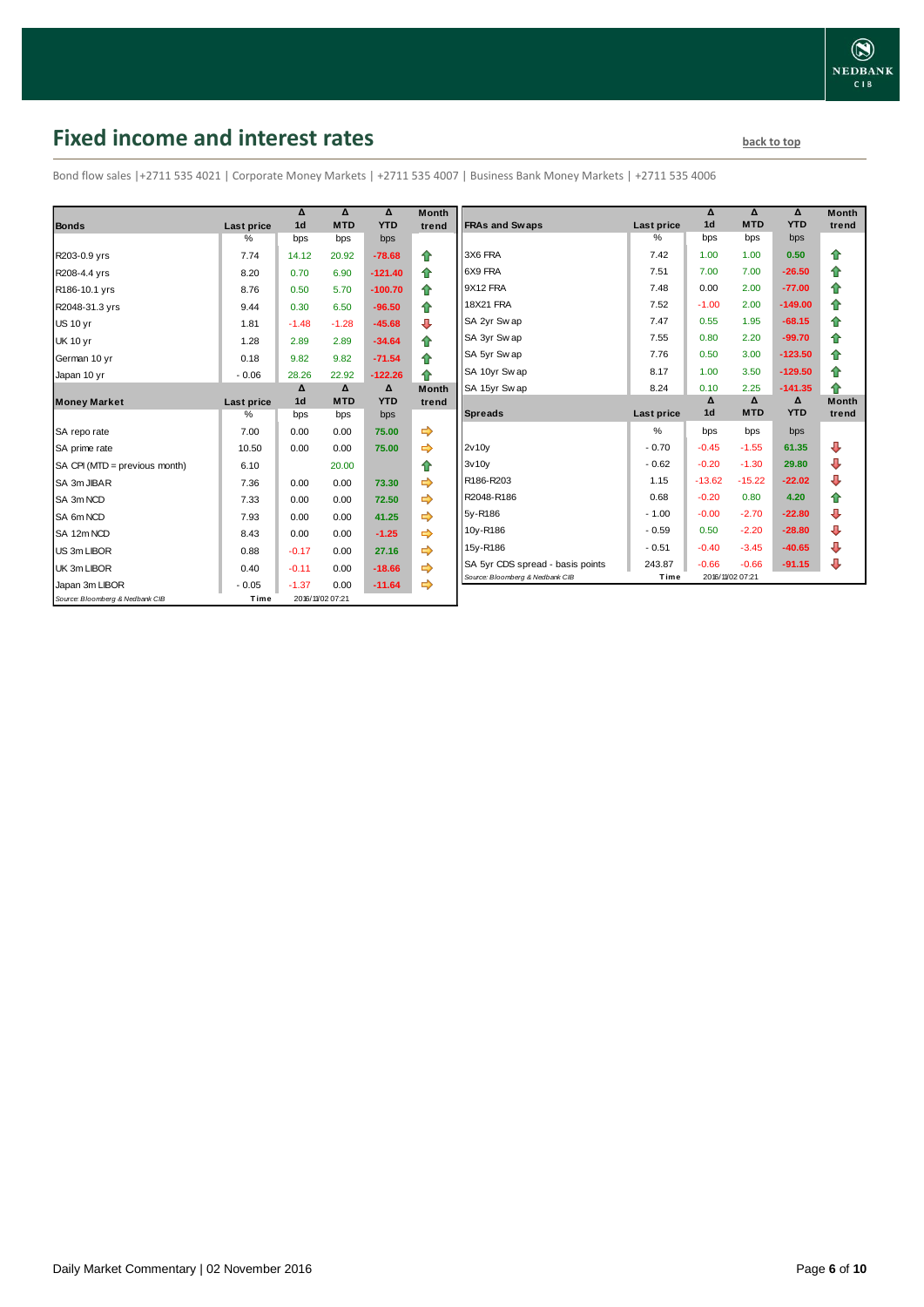### <span id="page-6-0"></span>**Equities [back to top](#page-0-0)**

Cash equities | +2711 535 4030/31

#### **South Africa**

- The Top 40 Index managed to gain 425 points with the resource sector outperforming after commodity prices rallied on positive Chinese data. Big moves were seen in the platinum space with LON, AMS & IMP advancing 18%, 7.7% & 7.8% respectively on the back of the 3 year wage deal.
- Retailers lagged on the day with property counters also losing ground. Supporting the Indi25 were advances by NPN, SNH & CFR on the back of a weaker rand.
- Value traded at 5pm was around R19bn with the currency at R 13.57 vs. the USD at the close.

#### **UK/Europe**

- European shares closed Tuesday's session in the red after disappointing corporate earnings weighed on sentiment. Markets opened stronger but a weak opening on Wall Street weighed on sentiment.
- The FTSE100 lost 0.5% weighed by losses in the healthcare sector. Royal Dutch Shell jumped after earnings topped estimates however BP fell after missing the street. Standard Chartered tumbled over 4% after the UK lender's results also disappointed.
- On the economic front, Swiss retail sales rose for the 1st time in 9 months while UK manufacturing grew at a slower pace in October.

#### **USA**

- A comeback by Trump in the presidential race weighed on markets with the S&P falling 0.68% while the Dow shed 0.58%. Gold rallied while the US Dollar weakened.
- Markets needed to deal with manufacturing data which showed the economy could withstand a rate hike in December. Vehicle sales numbers hurt Ford & GM. On the earnings front, Pfizer fell after sales missed forecasts. Valeant jumped on the back of a potential sale of its Salix business for \$10 billion. Look out for earnings from Facebook and Alibaba today.
- The conclusion of the Fed's monetary policy decision today will take centre stage with earnings releases continuing to drive investor sentiment.

#### **Asia**

- Markets are under pressure this morning with the Nikkei, ASX & Hang Seng shedding over 1%.
- Gold counters rallied in Australia after the precious metal jumped overnight however crude oil prices fell on signs that OPEC will not agree on a production cut.
- A stronger Yen hurt exporters in Japan with Sony facing further pressure after profit for the 2nd quarter fell 86%.

| <b>Developed Markets</b>        | Last price    | $\% \Delta$<br>$-1d$ | %Δ<br><b>MTD</b> | %Δ<br><b>YTD</b> | <b>Month</b><br>trend |
|---------------------------------|---------------|----------------------|------------------|------------------|-----------------------|
| Dow Jones                       | 18 037.10     | $-0.58$              | $-0.58$          | 3.51             | ⊕                     |
| Nasdag                          | 5 153.58      | $-0.69$              | $-0.69$          | 2.92             | ⊕                     |
| S&P 500                         | 2 111.72      | $-0.68$              | $-0.68$          | 3.32             | ⊕                     |
| DJ Eurostoxx 50                 | 3 0 2 3 . 1 5 | $-1.05$              | $-1.05$          | $-7.48$          | ⊕                     |
| <b>DAX</b>                      | 10 526.16     | $-1.30$              | $-1.30$          | $-2.02$          | ⊕                     |
| CAC                             | 4470.28       | $-0.86$              | $-0.86$          | $-3.60$          | ⊕                     |
| <b>FTSE</b>                     | 6917.14       | $-0.53$              | $-0.53$          | 10.81            | ⊕                     |
| ASX200                          | 5 229.00      | $-1.16$              | $-1.67$          | $-1.26$          | ⊕                     |
| Nikkei 225                      | 17 107.24     | $-1.92$              | $-2.03$          | $-10.12$         | ⊕                     |
| <b>MSCI World</b>               | 1 683.96      | $-0.41$              | $-0.41$          | 1.27             | ⊕                     |
|                                 |               | $\% \Delta$<br>$-1d$ | %Д<br><b>MTD</b> | %Δ<br><b>YTD</b> | <b>Month</b>          |
| <b>Emerging Markets</b>         | Last price    |                      |                  |                  | trend                 |
| Hang Seng                       | 22 835.36     | $-1.35$              | $-0.43$          | 4.20             | ⊕                     |
| Shanghai                        | 3 107.09      | $-0.49$              | 0.21             | $-12.21$         | ⇑                     |
| Brazil Bovespa                  | 63 326.42     | $-2.46$              | $-2.46$          | 46.08            | ⊕                     |
| India - NSE                     | 27 623.67     | $-1.25$              | $-1.25$          | 5.77             | ⇩                     |
| Russia Micex                    | 1996.87       | 0.36                 | 0.36             | 13.37            | ⇑                     |
| <b>MSCI Emerging</b>            | 902.58        | $-0.28$              | $-0.28$          | 13.66            | ⊕                     |
|                                 |               | %Δ                   | %Д               | %Δ               | <b>Month</b>          |
| <b>SA Indices</b>               | Last price    | $-1d$                | <b>MTD</b>       | <b>YTD</b>       | trend                 |
| <b>JSE All Share</b>            | 51 002.69     | 0.82                 | 0.82             | 0.61             | ⇮                     |
| Top 40                          | 44 444.48     | 0.97                 | 0.97             | $-2.95$          | ⇑                     |
| Resi 10                         | 32 018.67     | 2.58                 | 2.58             | 26.09            | ⇮                     |
| Indi 25                         | 66 364.55     | 0.40                 | 0.40             | $-7.51$          | ⇑                     |
| Fini 15                         | 14 528.27     | 0.49                 | 0.49             | $-4.64$          | ♠                     |
| Source: Bloomberg & Nedbank CIB | Time          |                      | 2016/11/02 07:21 |                  |                       |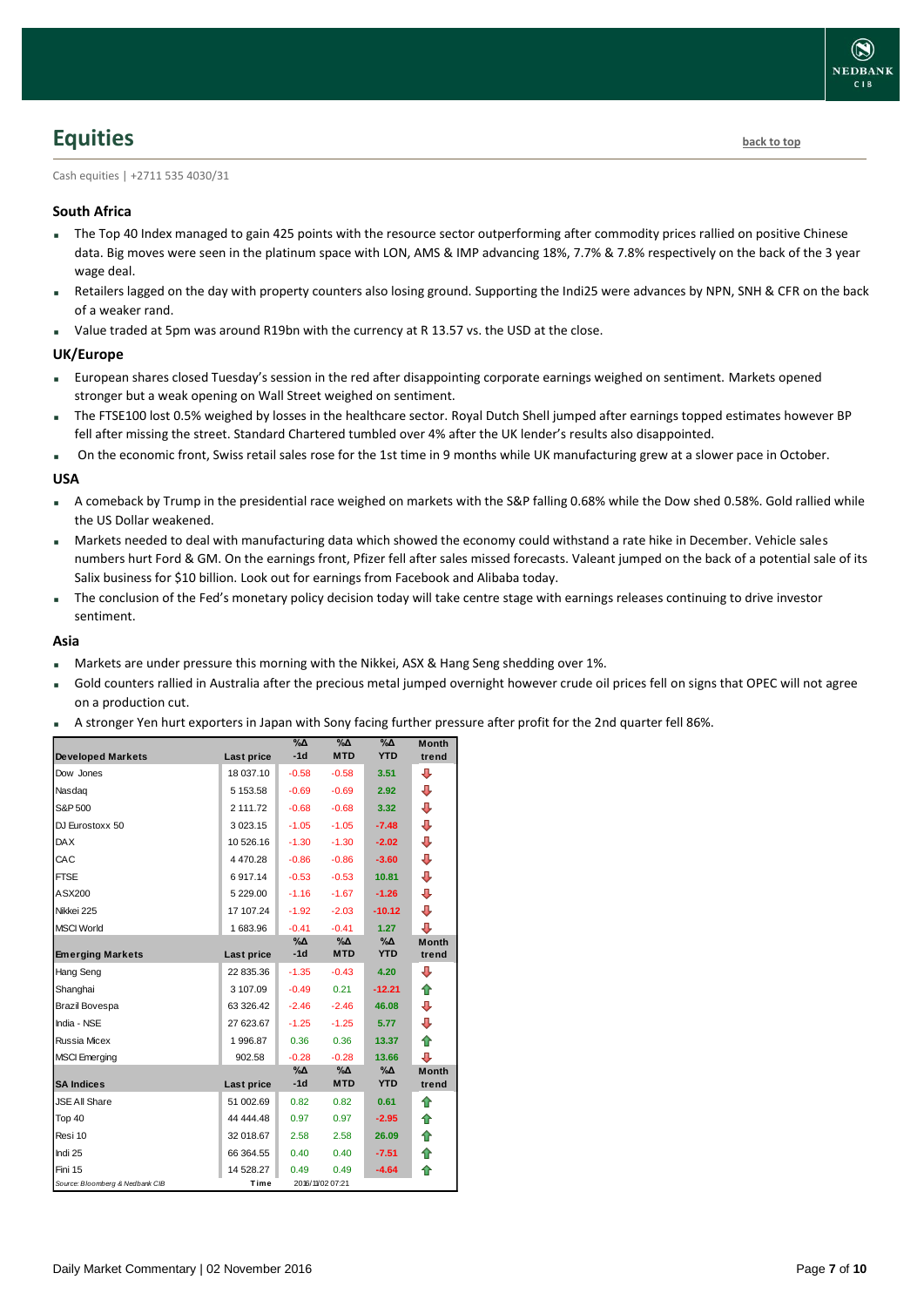## <span id="page-7-0"></span>**JSE performance [back to top](#page-0-0)**

Nedbank CIB Market Commentary | CIBMarketComm@Nedbank.co.za | +27 11 295 5430

|                                       |            | %Δ      | %Δ               | %Δ<br><b>YTD</b> | Month |
|---------------------------------------|------------|---------|------------------|------------------|-------|
| <b>Top40 constituents</b>             | Last price | $-1d$   | <b>MTD</b>       |                  | trend |
| AGL: Anglo American Plc               | 190.49     | 2.76    | 2.76             | 176.11           | ⇑     |
| ANG: Anglogold Ashanti Ltd            | 191.60     | 6.06    | 6.06             | 80.31            | ⇑     |
| APN: Aspen Pharmacare Holdings Lt     | 290.40     | $-1.13$ | $-1.13$          | $-6.17$          | ⊕     |
| BAT: Brait Se                         | 87.68      | $-2.13$ | $-2.13$          | -47.02           | ⇩     |
| <b>BGA: Barclays Africa Group Ltd</b> | 157.13     | 0.49    | 0.49             | 9.51             | ⇮     |
| <b>BID: Bid Corp Ltd</b>              | 239.60     | 0.78    | 0.78             |                  | ⇑     |
| BIL: Bhp Billiton Plc                 | 206.64     | 1.67    | 1.67             | 18.80            | ⇑     |
| BTI: British American Tobacco Plc     | 774.99     | 0.31    | 0.31             | $-11.24$         | ✿     |
| <b>BVT: Bidvest Group Ltd</b>         | 168.39     | 0.59    | 0.59             | 64.85            | ✿     |
| CFR : Financiere Richemont-Dep Rec    | 87.88      | 1.15    | 1.15             | $-21.25$         | ⇑     |
| DSY: Discovery Ltd                    | 115.82     | 0.51    | 0.51             | $-12.88$         | 合     |
| FFA: Fortress Income Fund Ltd-A       | 16.46      | 0.67    | 0.67             | 2.36             | ⇑     |
| FFB: Fortress Income Fund Ltd         | 31.59      | $-1.47$ | $-1.47$          | $-9.30$          | ⇩     |
| <b>FSR: Firstrand Ltd</b>             | 49.03      | 1.47    | 1.47             | 15.72            | ⇧     |
| GFI: Gold Fields Ltd                  | 59.15      | 7.92    | 7.92             | 40.17            | ✿     |
| GRT : Grow thpoint Properties Ltd     | 25.20      | 0.24    | 0.24             | 8.48             | ✿     |
| IMP: Impala Platinum Holdings Ltd     | 59.20      | 9.23    | 9.23             | 136.42           | ✿     |
| INL: Investec Ltd                     | 84.28      | 1.36    | 1.36             | $-23.03$         | ✿     |
| INP: Investec Plc                     | 83.90      | $-0.24$ | $-0.24$          | $-23.79$         | ⇩     |
| <b>ITU: Intu Properties Plc</b>       | 44.85      | $-1.21$ | $-1.21$          | $-39.33$         | ⊕     |
| LHC: Life Healthcare Group Holdin     | 36.36      | 1.00    | 1.00             | 3.68             | 合     |
| MEI: Mediclinic International Plc     | 152.28     | 2.30    | 2.30             |                  | ⇑     |
| MND: Mondi Ltd                        | 267.00     | 1.33    | 1.33             | $-13.11$         | 合     |
| MNP: Mondi Plc                        | 266.05     | 1.06    | 1.06             | -13.76           | ⇑     |
| MRP: Mr Price Group Ltd               | 150.99     | $-1.78$ | $-1.78$          | $-24.51$         | ⊕     |
| MTN: Mtn Group Ltd                    | 115.82     | $-0.47$ | $-0.47$          | $-12.85$         | ⇩     |
| NED: Nedbank Group Ltd                | 222.73     | 1.01    | 1.01             | 18.09            | ⇑     |
| NPN: Naspers Ltd-N Shs                | 2 275.00   | 0.67    | 0.67             | 7.31             | ⇑     |
| NTC: Netcare Ltd                      | 34.18      | $-1.30$ | $-1.30$          | 0.83             | ⇩     |
| OML: Old Mutual Plc                   | 33.23      | 0.51    | 0.51             | $-19.83$         | €     |
| RDF: Redefine Properties Ltd          | 11.44      | $-1.21$ | $-1.21$          | 17.94            | ⇩     |
| REI: Reinet Investments Sa-Dr         | 27.01      | 0.56    | 0.56             | $-15.28$         | ⇑     |
| REM: Remgro Ltd                       | 227.92     | 1.75    | 1.75             | $-5.31$          | ⇑     |
| RMH: Rmb Holdings Ltd                 | 60.08      | 0.94    | 0.94             | 8.04             | ⇑     |
| SBK: Standard Bank Group Ltd          | 145.40     | 1.64    | 1.64             | 28.11            | ⇑     |
| SGL : Sibanye Gold Ltd                | 39.49      | 7.46    | 7.46             | 72.82            | ✿     |
| SHP: Shoprite Holdings Ltd            | 195.22     | $-1.90$ | $-1.90$          | 36.27            | ⊕     |
| SLM: Sanlam Ltd                       | 65.24      | $-0.18$ | $-0.18$          | 7.76             | ⇩     |
| SNH: Steinhoff International H Nv     | 73.59      | 1.10    | 1.10             | $-6.27$          | 合     |
| SOL: Sasol Ltd                        | 378.83     | 1.18    | 1.18             | $-9.67$          | ⇮     |
| TBS: Tiger Brands Ltd                 | 383.86     | $-0.03$ | $-0.03$          | 21.31            | ⊕     |
| VOD: Vodacom Group Ltd                | 147.29     | 1.27    | 1.27             | $-3.36$          | ⇑     |
| WHL: Woolw orths Holdings Ltd         | 76.87      | $-1.59$ | $-1.59$          | -23.25           | ⊕     |
| Source: Bloomberg & Nedbank CIB       | Time       |         | 2016/11/02 07:21 |                  |       |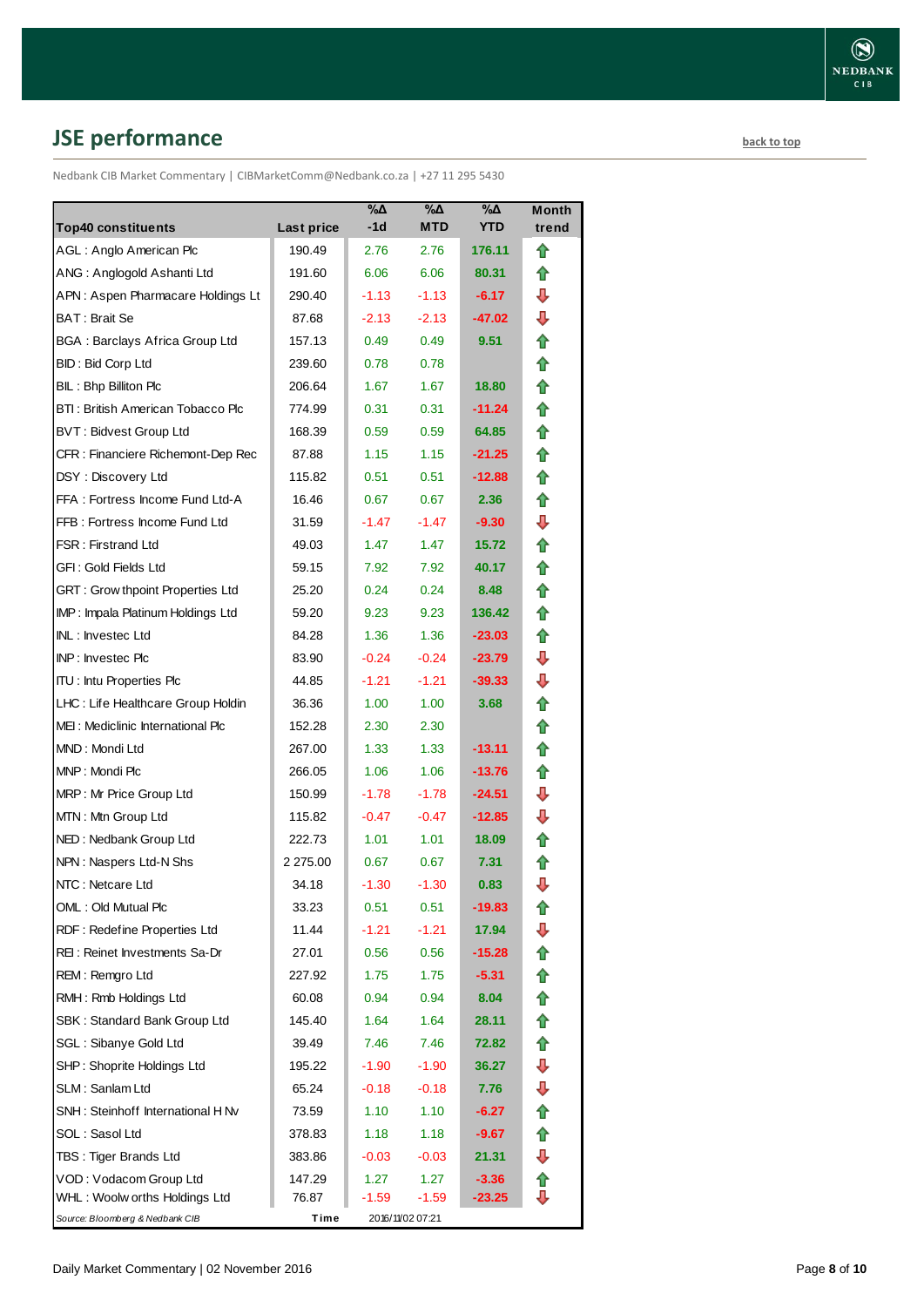### <span id="page-8-0"></span>**Contacts**

**Head: Strategic Research Mohammed Yaseen Nalla, CFA** (011) 295 5430

**ALM Portfolio Management** (011) 535 4042

**Equities Sales and Distribution** (011) 535 4030/31

**Forex Institutional Sales Desk** (011) 535 4005

**Interest Rate Swaps & FRA's Trading** (011) 535 4004

**Money Market Institutional Sales Desk** (011) 535 4008

**Treasury: Economic Analyst Reezwana Sumad** (011) 294 1753

**Bond Trading** (011) 535 4021

**Forex Business Banking Sales Desk** (011) 535 4003

**Forex Retail Sales Desk** (011) 535 4020

**Money Market Business Banking Sales Desk** (011) 535 4006

**Non Soft & Soft Commodities Trading** (011) 535 4038

**Credit Derivatives**  (011) 535 4047

**Forex Corporate Sales Desk** JHB (011) 535 4002; DBN (031) 327 3000; CTN (021) 413 9300

**Inflation Trading** (011) 535 4026

**Money Market Corporate Sales Desk** JHB (011) 535 4007; DBN (031) 327 3000; CTN (021) 413 9300

**Preference shares desk** (011) 535 4072